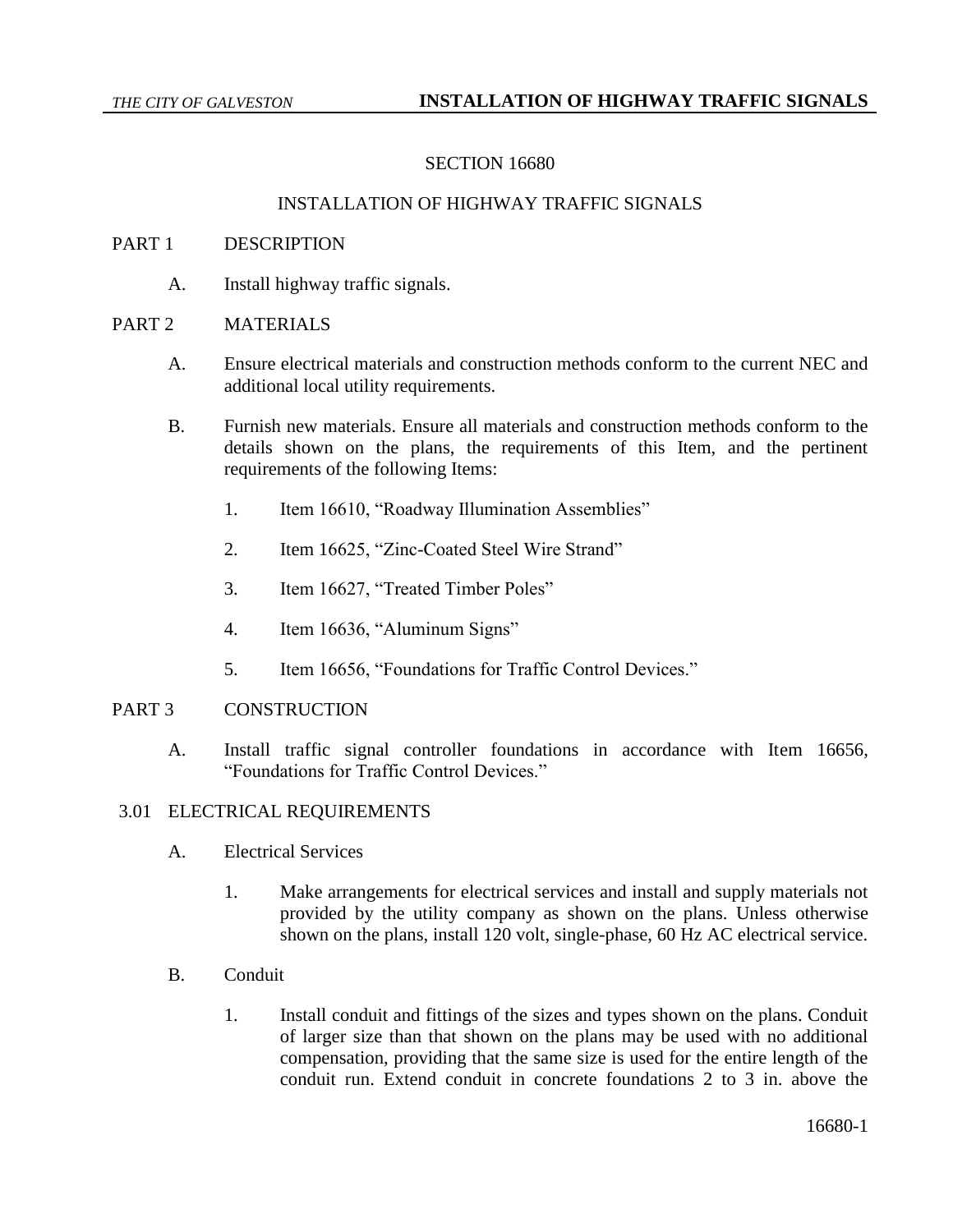concrete. Seal the ends of each conduit with silicone caulking or other approved sealant after all cables and conductors are installed.

- C. Wiring
	- 1. Unless otherwise shown on the plans, furnish stranded No. 12 AWG XHHW conductors. Install above-ground cables and conductors in rigid metal conduit, except for span wire suspended cables and conductors, drip loops, and electrical wiring inside signal poles. Make power entrances to groundmounted controllers through underground conduit. Wire each signal installation to operate as shown on the plans.
	- 2. Attach ends of wires to properly sized self-insulated solderless terminals. Attach terminals to the wires with a ratchet-type compression crimping tool properly sized to the wire. Place pre-numbered identification tags of plastic or tape around each wire adjacent to wire ends in the controller and signal pole terminal blocks.
	- 3. Splices will not be permitted except as shown on the plans, unless the Engineer approves each individual splice in writing. Make all allowed splices watertight.
- D. Grounding and Bonding
	- 1. Ground and bond conductors in accordance with the NEC. Ensure the resistance from the grounded point of any equipment to the nearest ground rod is less than 1 ohm.
	- 2. Install a continuous bare or green insulated copper wire (equipment ground) throughout the electrical system that is the same size as the neutral conductor, but a minimum No. 8 AWG. Connect the equipment ground to all metal conduit, signal poles, controller housing, electrical service ground, ground rods, and all other metal enclosures and raceways.
	- 3. Provide copper wire bonding jumpers that are a minimum No. 8 AWG.

### 3.02 CONTROLLER ASSEMBLIES

- A. Construct controller foundations in accordance with Item 16656, "Foundations for Traffic Control Devices." Immediately before mounting the controller assembly on the foundation, apply a bead of silicone caulk to seal the cabinet base. Seal any space between conduit entering the controller and the foundation with silicone caulk.
- B. Deliver the keys for the controller cabinets to the Owner's Representative when the contract is complete.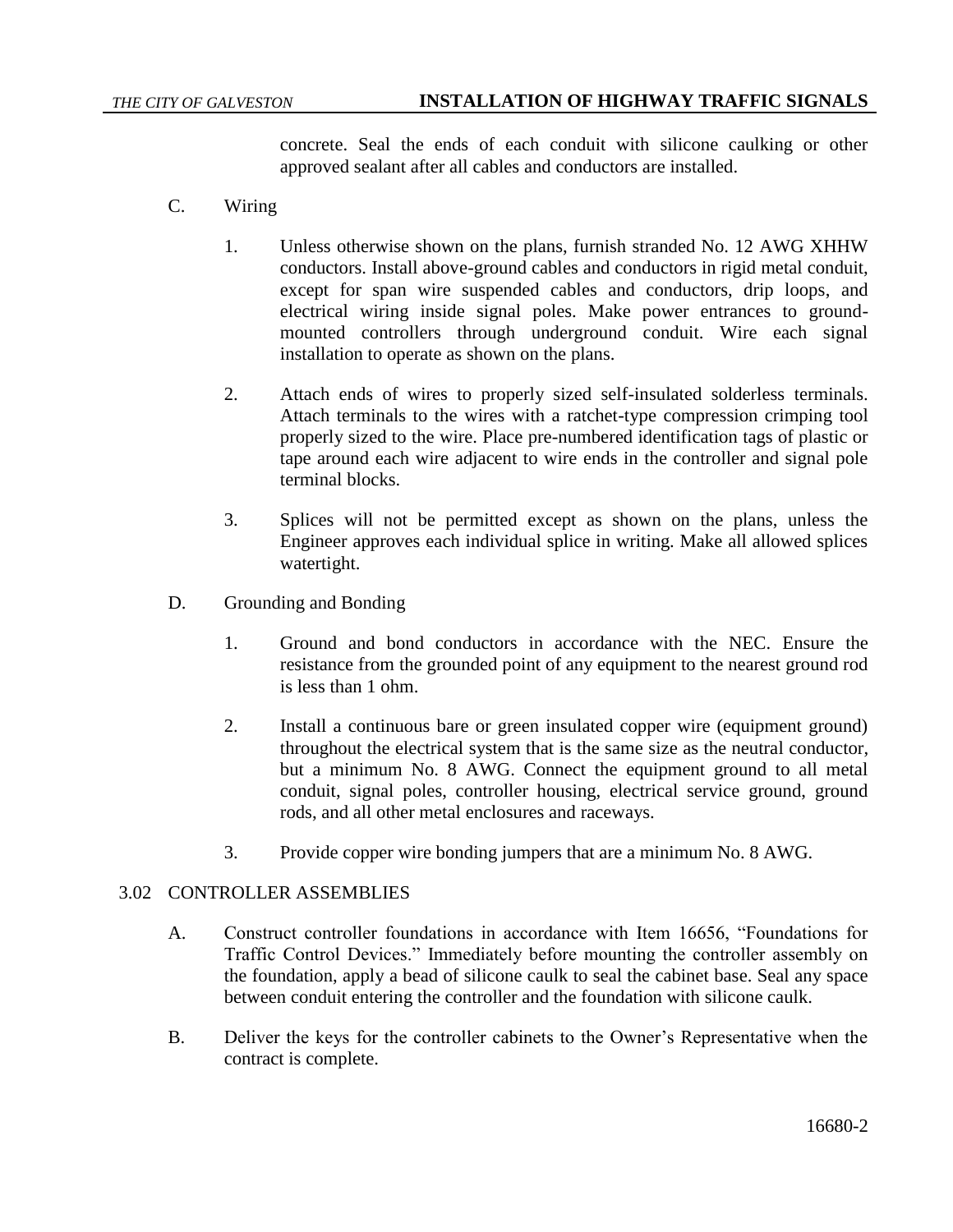C. Place the instruction manual and wiring diagrams for all equipment in the controller cabinet, inside the controller cabinet.

## 3.03 TIMBER POLES

A. Furnish ANSI Class 2 timber poles other than for electrical services in accordance with details shown on the plans.

## 3.04 PRESERVATION OF SOD, SHRUBBERY, AND TREES

A. Replace sod, shrubbery, and trees damaged during the Contract.

## 3.05 REMOVAL AND REPLACEMENT OF CURBS AND WALKS

A. Obtain approval before cutting into or removing walks or curbs not shown on the plans to be removed or replaced. Restore any curbs or walks removed equivalent to original condition after work is completed, to the satisfaction of the Owner's Representative

## 3.06 SIGN LIGHTING

A. Attach sign lighting to traffic signal equipment as shown on the plans.

#### 3.07 INTERSECTION ILLUMINATION

A. Construct luminaires on signal poles as shown on the plans.

#### 3.08 TEST PERIOD

- A. Operate completed traffic signal installations continuously for at least 30 days in a satisfactory manner. If any Contractor-furnished equipment fails during the 30 day test period, repair or replace that equipment. This repair or replacement, except lamp replacement, will start a new 30 day test period.
- B. Replace materials that are damaged or have failed prior to acceptance. Replace failed or damaged existing signal system components when caused by the Contractor. The Owner's Representative will relieve the Contractor of maintenance responsibilities upon passing a 30 day performance test of the signal system and acceptance of the contract.

### PART 4 MEASUREMENT

- A. This Item will be measured as each signalized intersection controlled by a single traffic signal controller.
- PART 5 PAYMENT